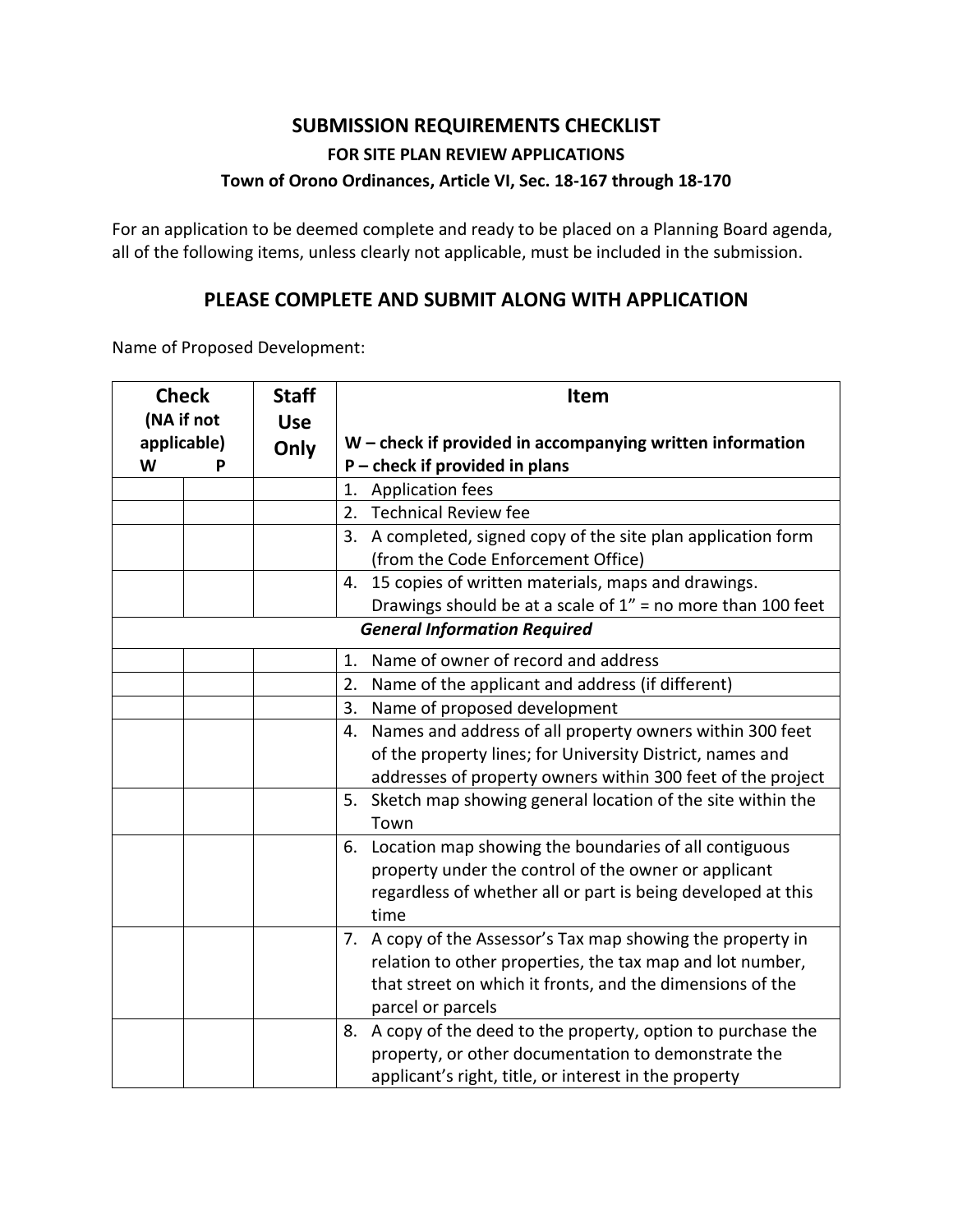|  |    | 9. The name(s), registration number(s), and seal(s) of the land    |
|--|----|--------------------------------------------------------------------|
|  |    | surveyor, architect, engineer, and/or similar professionals        |
|  |    | assisting with the preparation of the plan                         |
|  |    | <b>Information Regarding Existing Conditions</b>                   |
|  |    | 1. Zoning classification(s) of the property and the location of    |
|  |    | zoning district boundaries if the property is located in more      |
|  |    | than one zoning district or abuts a different district             |
|  |    | 2. The bearings and distances of all property lines of the         |
|  |    | property to be developed and the source of this                    |
|  |    | information, prepared by a registered land surveyor as a           |
|  |    | standard boundary survey                                           |
|  |    | 3. Location and size of any existing sewer and water mains, fire   |
|  |    | hydrants, other water supplies, culverts, and drains on the        |
|  |    | property to be developed and of any that will serve the            |
|  |    | development from abutting streets or land                          |
|  | 4. | Location, names, and present widths of existing streets and        |
|  |    | rights-of-way within or adjacent to the proposed                   |
|  |    | development                                                        |
|  | 5. | The location, dimensions, and ground floor elevations of all       |
|  |    | existing buildings on the site                                     |
|  | 6. | The location of buildings on abutting properties and within        |
|  |    | 100 feet of the property line of the proposed development          |
|  | 7. | The location and dimensions of existing driveways, streets,        |
|  |    | parking and loading areas, and walkways on the site                |
|  |    | 8. Location of intersecting roads or driveways within 200 feet     |
|  |    | of the site                                                        |
|  |    | 9. Topography of the site at an appropriate contour interval       |
|  |    | (1', 2', or 5') depending on the nature of the use and             |
|  |    | character of the site                                              |
|  |    | 10. Major natural features on the site and including within 250    |
|  |    | feet beyond the boundaries of the site, wetlands, streams,         |
|  |    | ponds, floodplains, groundwater aquifers, significant wildlife     |
|  |    | habitats including deer wintering areas identified in the          |
|  |    | 1998 Comprehensive Plan, scenic areas identified in the            |
|  |    | 1998 Comprehensive Plan, archaeological resources or               |
|  |    | other important natural features                                   |
|  |    | 11. Soils information if on-site sewage disposal is proposed. This |
|  |    | information should be detailed enough to allow those               |
|  |    | portions of the site not suitable for on-site disposal systems     |
|  |    | to be identified                                                   |
|  |    | 12. Location of existing natural drainage-ways, storm drainage     |
|  |    | facilities, including dimensions of culverts, pipes, etc.,         |
|  |    | drainage courses, wetlands, significant stands of trees, and       |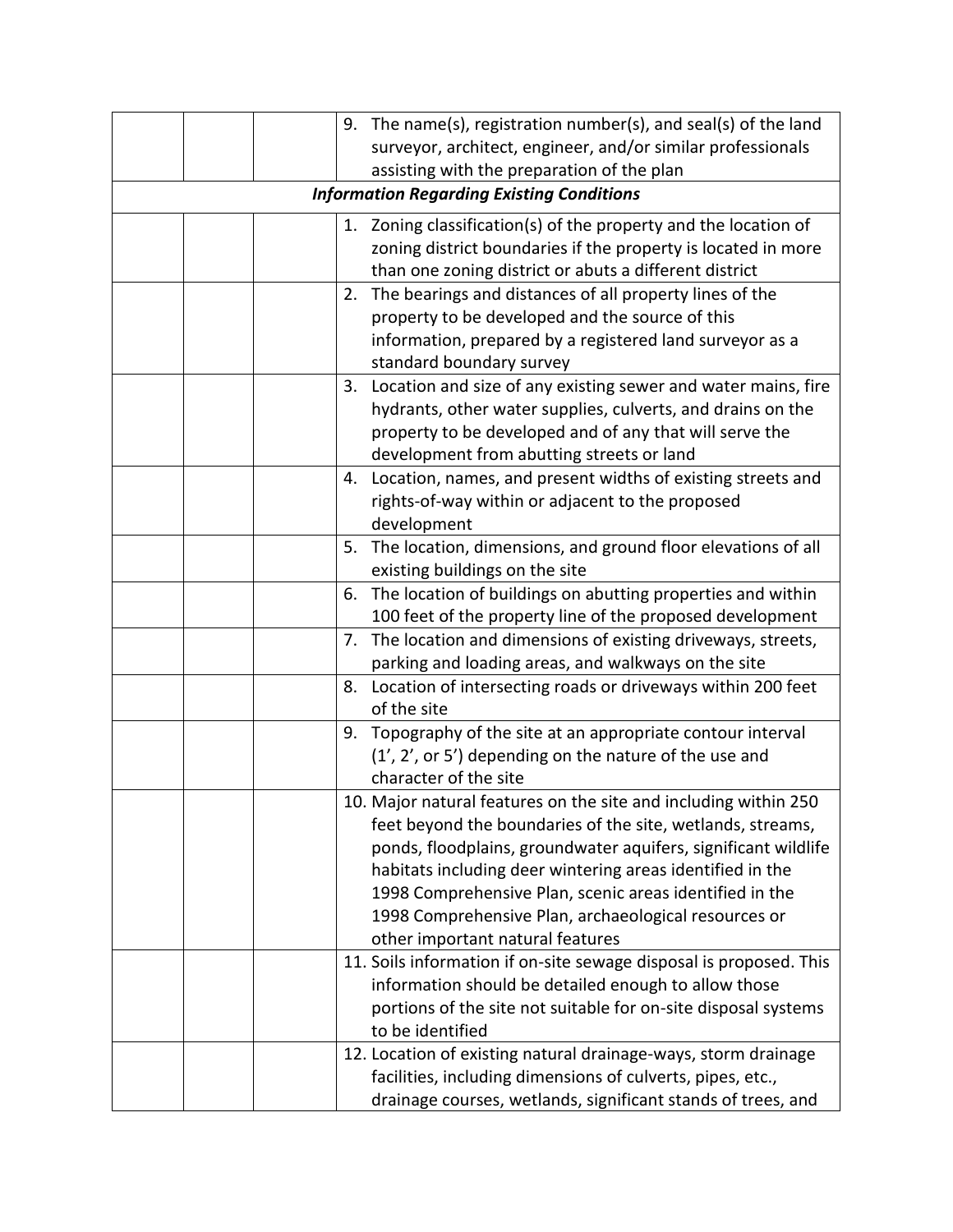|  |    | other important natural features, with a description of such        |
|--|----|---------------------------------------------------------------------|
|  |    | features to be retained                                             |
|  |    | 13. The direction of existing surface water drainage flow across    |
|  |    | the site                                                            |
|  |    | 14. The location and dimensions of existing signs                   |
|  |    | 15. The location and type of all existing exterior lighting         |
|  |    | 16. A copy of such covenants or deed restrictions, if any, as are   |
|  |    | intended to cover all or part of the tract. Such covenants or       |
|  |    | deed restrictions shall be referenced on the plan                   |
|  |    | 17. The location of recreational trails (including, but not limited |
|  |    | to snowmobile, cross-country ski and biking trails)                 |
|  |    | 18. For projects located within the Aquifer Protection Overlay      |
|  |    | District a groundwater impact analysis prepared in                  |
|  |    | accordance with the requirements of article IV                      |
|  |    | 19. Location and type of existing trees of 12-inch caliper DBH      |
|  |    | (4.5 feet aboveground) or over existing fences and hedges           |
|  |    | <b>Information Regarding the Proposed Development Activity</b>      |
|  |    | 1. Location of all required building setbacks, yards and buffers    |
|  |    | 2. Location, dimensions, including heights and ground floor         |
|  |    | elevations of all proposed buildings on the site and                |
|  |    | proposed use thereof                                                |
|  |    | 3. Location and dimensions and materials to be used in the          |
|  |    | construction of proposed access drives and curb cuts to the         |
|  |    | lot from public streets                                             |
|  | 4. | Location, dimensions and materials to be used in the                |
|  |    | construction of proposed pedestrian walkways                        |
|  |    | 5. Location and arrangement of proposed off-street parking          |
|  |    | and loading areas and their appurtenant drives and                  |
|  |    | maneuvering areas                                                   |
|  | 6. | Location and dimensions of all proposed utilities and               |
|  |    | easements including sanitary sewerage, water, electricity           |
|  |    | and fire protection systems                                         |
|  | 7. | Evidence that the Town's facilities have the wastewater             |
|  |    | collection and treatment capacity to adequately serve the           |
|  |    | proposed use, documented by a letter from the Orono                 |
|  |    | Water Pollution Control Facility superintendent.                    |
|  | 8. | Soil test pit data if on-site sewage disposal is proposed           |
|  | 9. | Evidence that the water company's facilities have the               |
|  |    | distribution, supply and water treatment capacity to                |
|  |    | adequately serve the proposed use, documented by a letter           |
|  |    | from the Orono/Veazie Water District.                               |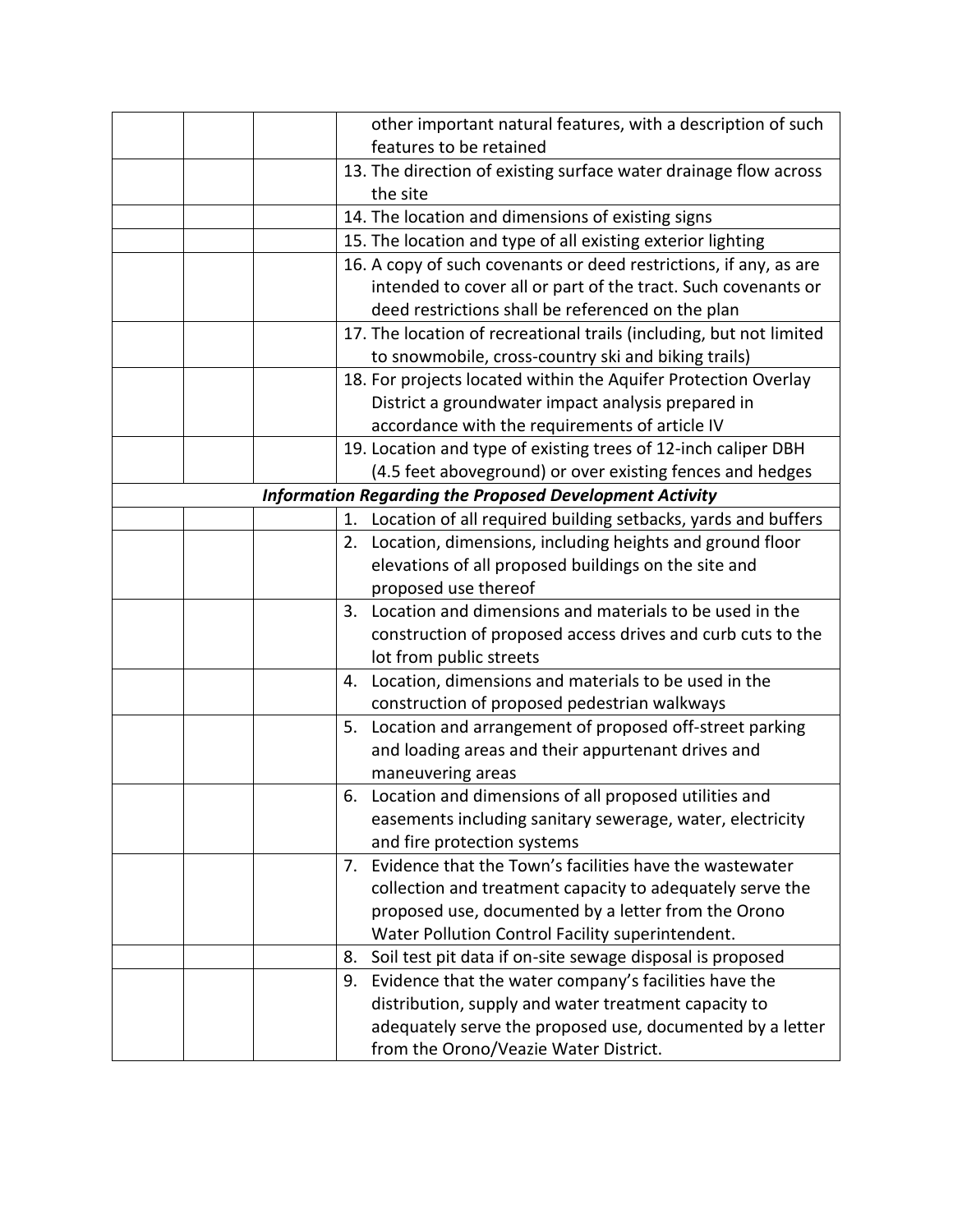| 10. Provisions for handling all solid wastes, including hazardous            |
|------------------------------------------------------------------------------|
| and special wastes and the location and proposed screening                   |
| of any on-site collection or storage facilities                              |
| 11. Location, intensity, type, size and direction of all existing            |
| and proposed outdoor lighting                                                |
| 12. Location, front view, dimensions, materials, and size of all             |
| existing and proposed signs, together with the material for                  |
| securing the signs, and all permanent outdoor fixtures                       |
| 13. The direction of proposed surface water drainage flow                    |
| across the site and from the site, with an assessment of                     |
| impacts on downstream properties such as changes in                          |
| volume, location or quality of flows                                         |
| 14. Proposed landscaping and buffering to include types of                   |
| vegetation                                                                   |
| 15. Anticipated beginning and completion dates of construction               |
| 16. An estimate of the daily traffic to be generated by the                  |
| project                                                                      |
| 17. Space provided on the plan drawing for the signatures of                 |
| the Orono Planning Board and date together with the                          |
| words, "Approved Town of Orono Planning Board"                               |
| <b>Additional Information for Major Developments</b>                         |
| 1. Existing and proposed topography of the site at 1', 2' or 5'              |
| contour intervals or such closer intervals as may be                         |
| determined by the Planning Officer                                           |
| A stormwater management plan and erosion control<br>2.                       |
| program showing:                                                             |
| a. Existing and proposed methods of handing stormwater                       |
| runoff, which shall comply with the Maine Stormwater                         |
| Management Law, 38 M.R.S. § 420-A, as amended,                               |
| and rules enacted thereto                                                    |
| b. The direction flow of the runoff through the use of                       |
| arrows                                                                       |
| The location, elevation, and size of all catch basins, dry<br>$\mathsf{C}$ . |
| wells, drainage ditches, swales, retention basins and                        |
| storm sewers                                                                 |
| Engineering calculations used to determine drainage<br>d.                    |
| requirements based upon the 25-year 24-hour storm                            |
| frequency, if the project will significantly alter the                       |
| existing drainage pattern due to such factors as the                         |
| amount of new impervious surfaces being proposed                             |
| Methods of controlling erosion and sedimentation<br>e.                       |
| during and after construction, which shall comply with                       |
| the Maine Erosion and Sediment Control Law, 38                               |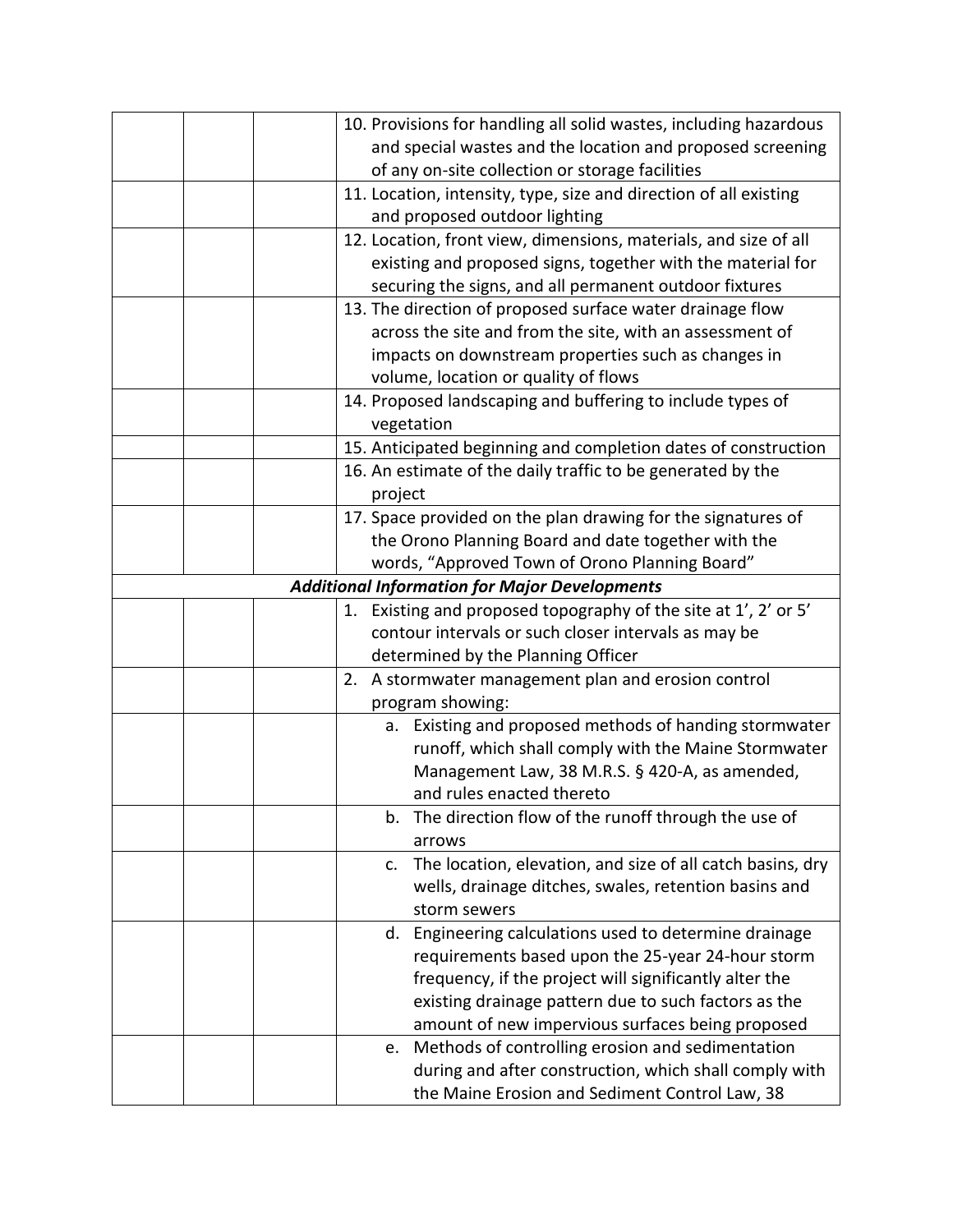| M.R.S. § 420-C, as may be amended. All earth-moving<br>activities shall employ the applicable best<br>management practices as described in "Maine Erosion<br>and Sediment Control Best Management Practices,"<br>published by the Maine Department of Environmental<br>Protections. If an activity is subject to the Maine<br>Department of Environmental Protection's general<br>permit for construction activity, enacted as part of the<br>Maine Pollutant Discharge Elimination System, it shall<br>comply with the standards of that permit; a copy of<br>such permit shall be included. |
|-----------------------------------------------------------------------------------------------------------------------------------------------------------------------------------------------------------------------------------------------------------------------------------------------------------------------------------------------------------------------------------------------------------------------------------------------------------------------------------------------------------------------------------------------------------------------------------------------|
| f.<br>A signed maintenance agreement for the ongoing<br>maintenance and monitoring of stormwater<br>management facilities, in the form of the maintenance<br>agreement included in chapter 13, article IV.                                                                                                                                                                                                                                                                                                                                                                                    |
| 3. A groundwater impact analysis prepared by a groundwater<br>hydrologist for projects involving common on-site water<br>supply or sewage disposal facilities with a capacity of 2,000<br>gallons or more per day.                                                                                                                                                                                                                                                                                                                                                                            |
| 4. A utility plan showing, in addition to provisions for water<br>supply and wastewater disposal, the location and nature of<br>electrical, telephone and any other utility services to be<br>installed on the site.                                                                                                                                                                                                                                                                                                                                                                          |
| 5. A utility plan showing, in addition to provisions for water<br>supply and wastewater disposal, the location and nature of<br>electrical, telephone, and any other utility services to be<br>installed on the site.                                                                                                                                                                                                                                                                                                                                                                         |
| 6. A planting plan and schedule keyed to the site plan and<br>indicating the general species and sizes of trees, shrubs and<br>other plants to be planted on the site.                                                                                                                                                                                                                                                                                                                                                                                                                        |
| 7. A traffic impact analysis demonstrating the impact of the<br>proposed project on the capacity, level of service and safety<br>of adjacent streets.                                                                                                                                                                                                                                                                                                                                                                                                                                         |
| 8. A written statement from a professional engineer as to the<br>adequacy of the water supply in terms of quantity and<br>pressure for both domestic and fire flows, if public water<br>supply is to be utilized.                                                                                                                                                                                                                                                                                                                                                                             |
| The location, width, typical cross-section, grades and<br>9.<br>profiles of all proposed streets and sidewalks.                                                                                                                                                                                                                                                                                                                                                                                                                                                                               |
| 10. Construction drawings for streets, sanitary sewers, water<br>and storm drainage systems, designed and prepared by a<br>professional engineer registered in the State of Maine                                                                                                                                                                                                                                                                                                                                                                                                             |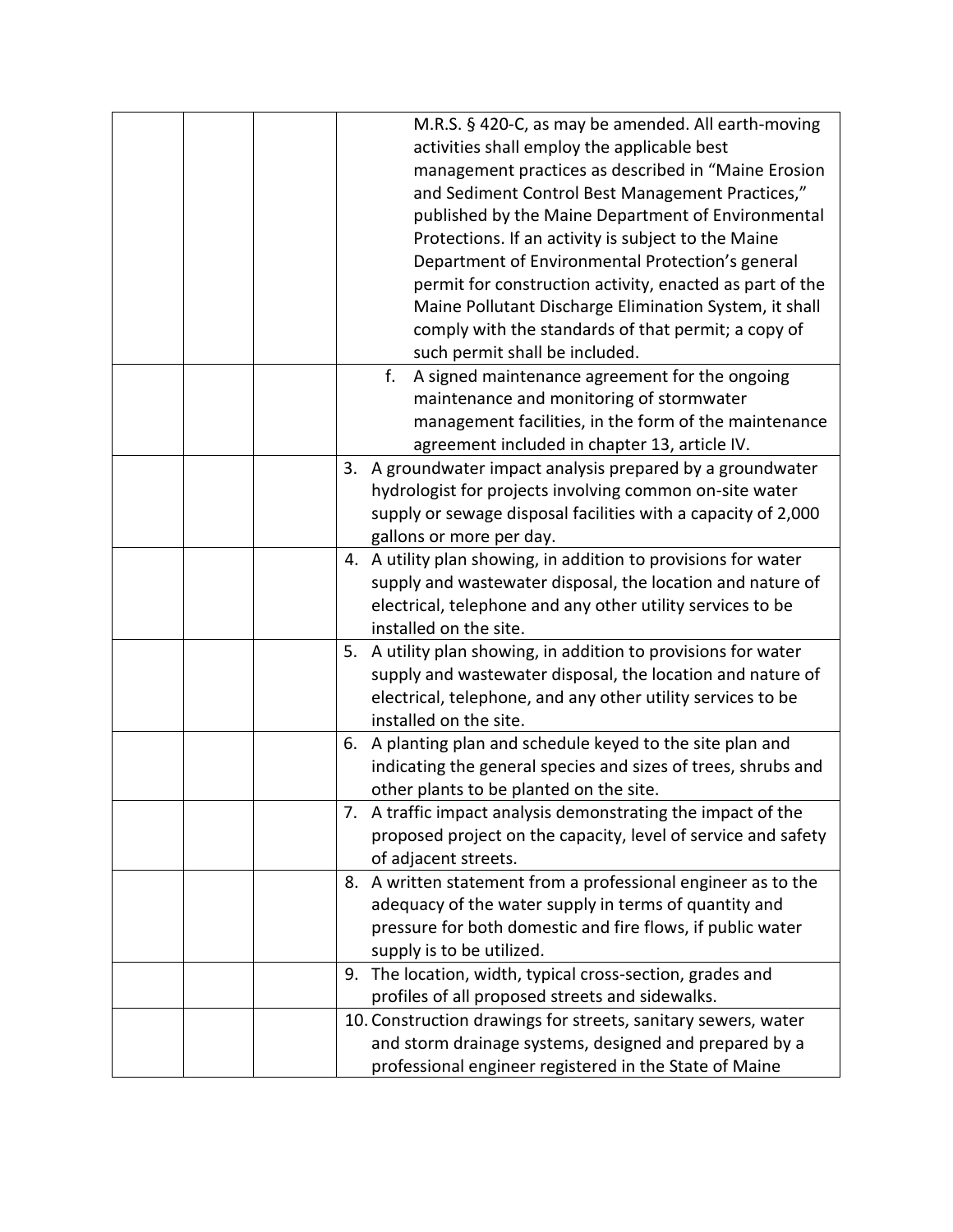| 11. The location of any pedestrian ways, lots, easements, open<br>spaces, and other areas to be reserved for or dedicated to<br>public use and/or ownership. For any proposed easement<br>submit the proposed easement language with a signed<br>statement certifying that the easement will be executed<br>upon approval of the development. In the case of any<br>streets or other ways dedicated to public ownership, submit<br>a signed statement that you will maintain such streets or<br>ways year-round until such time as they may be accepted by<br>the Town. |
|-------------------------------------------------------------------------------------------------------------------------------------------------------------------------------------------------------------------------------------------------------------------------------------------------------------------------------------------------------------------------------------------------------------------------------------------------------------------------------------------------------------------------------------------------------------------------|
| 12. Written offers of dedication or conveyance to the<br>municipality, in a form satisfactory to the Town Attorney, of<br>all land included in the streets, highways, easements, parks<br>or other open space dedicated for public use, and copies of<br>agreements or other documents showing the manner in<br>which spaces, title to which is reserved by the developer,<br>are to be maintained.                                                                                                                                                                     |
| 13. Cost of proposed development and evidence of financial<br>capacity to complete it in the form of a letter from the bank<br>or other financing source indicating the name fo the project,<br>amount of financing proposed, and other interest in<br>financing the project.                                                                                                                                                                                                                                                                                           |
| 14. An assessment of the impact of the development on<br>wetlands, streams, ponds, floodplains, archaeological<br>resources and significant wildlife habitats, including review<br>letters from appropriate officials.                                                                                                                                                                                                                                                                                                                                                  |
| <b>Request for Waiver of Submission Requirements</b>                                                                                                                                                                                                                                                                                                                                                                                                                                                                                                                    |
| If any of the required submissions is not applicable to the<br>project, provide a signed and dated letter to the Planning Board<br>stating why it is inapplicable or unnecessary to the review of<br>the project, and requesting a waiver from the submission of<br>that item.                                                                                                                                                                                                                                                                                          |
| <b>Other Information</b>                                                                                                                                                                                                                                                                                                                                                                                                                                                                                                                                                |
| The Planning and Code Enforcement Office may request other<br>narrative or mapped information as needed based on the<br>nature and extent of the proposal. Minor site plan applicants<br>may be asked to provide some of the additional information<br>asked of major site plans, if needed to fully understand the<br>proposed project.                                                                                                                                                                                                                                |
| Additional: Please provide an electronic copy of the plans and<br>any accompanying legal material, preferably as a pdf<br>document. This can be provided either as an attachment to an<br>e-mail if the size is not too large, or via an ftp site, or on a CD.                                                                                                                                                                                                                                                                                                          |